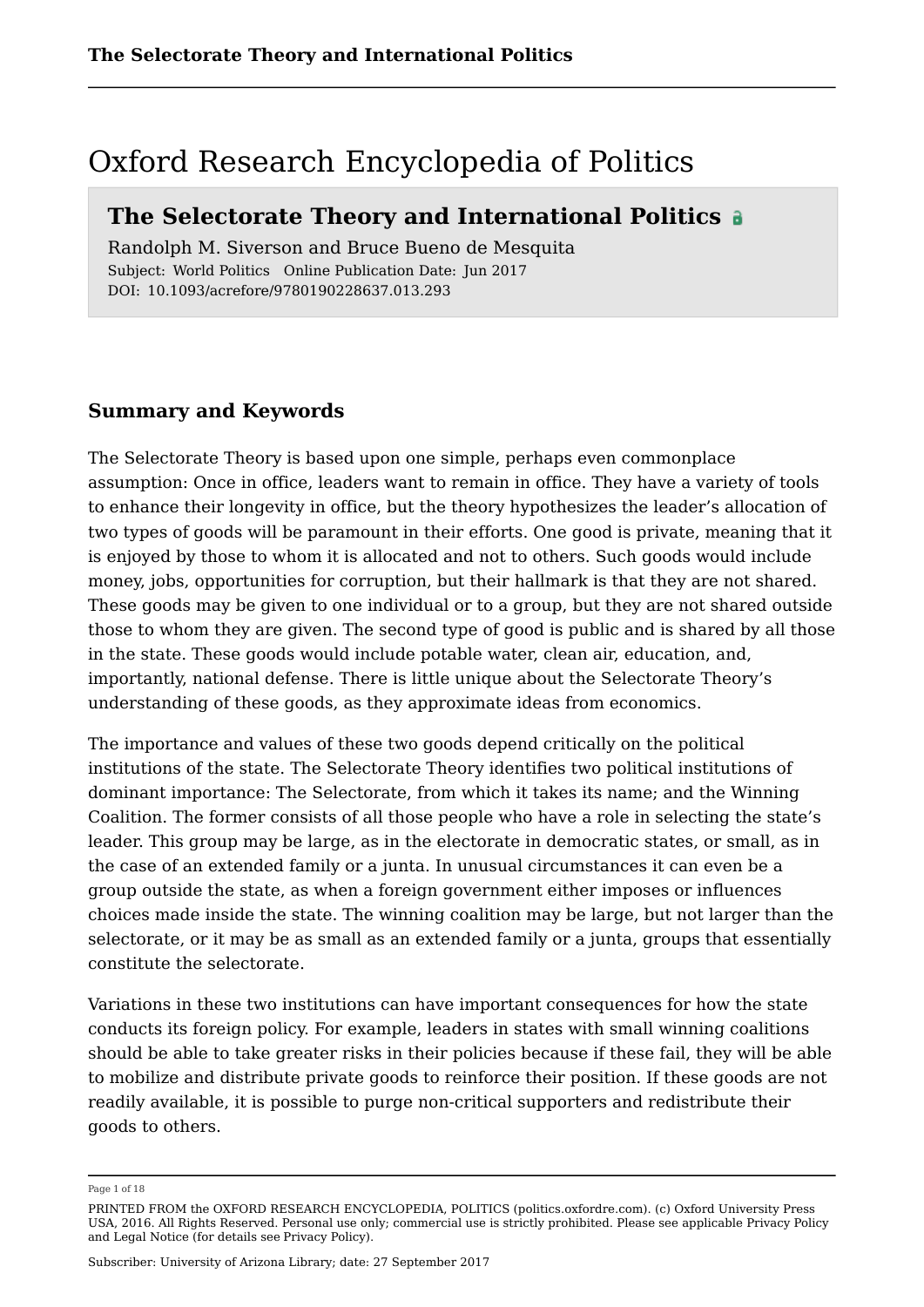These institutions are also important in identifying the kinds of issues over which states are more or less likely to enter into conflict. States with small winning coalitions are more likely to enter into disputes over things that can be redistributed to supporters, such as land or resources. Large winning coalitions will have little use for such goods, since the ratio of coalition size and goods to be distributed is likely to be exiguous.

The Selectorate Theory also provides a firm analysis of the foundations for the idea of the Democratic Peace, which has been generally either lacking or imprecise.

Despite its clarity, some interpretations of the Selectorate Theory have led to mistaken inferences about what it says. We discuss several of these and close with a consideration of the need for improvement in the measurement of key variables.

Keywords: selectorate, leaders, survival, winning coalition, empirical international relations theory

# **Introduction**

The article presents an account of the Selectorate Theory's (hereinafter ST) ability to explain how its concepts and inferences help in the explanation of international political phenomena. The article proceeds as follows. First, it offers a brief description of the essentials of the ST.1 Then it describes its use in the context of international politics before presenting an assessment of the correspondence of predictions from ST to empirical results in the literature. It then responds to some theoretical criticisms of the ST before concluding with an outline of further research that would mitigate an admitted shortcoming of the current state of ST research.

Page 2 of 18

PRINTED FROM the OXFORD RESEARCH ENCYCLOPEDIA, POLITICS (politics.oxfordre.com). (c) Oxford University Press USA, 2016. All Rights Reserved. Personal use only; commercial use is strictly prohibited. Please see applicable Privacy Policy and Legal Notice (for details see Privacy Policy).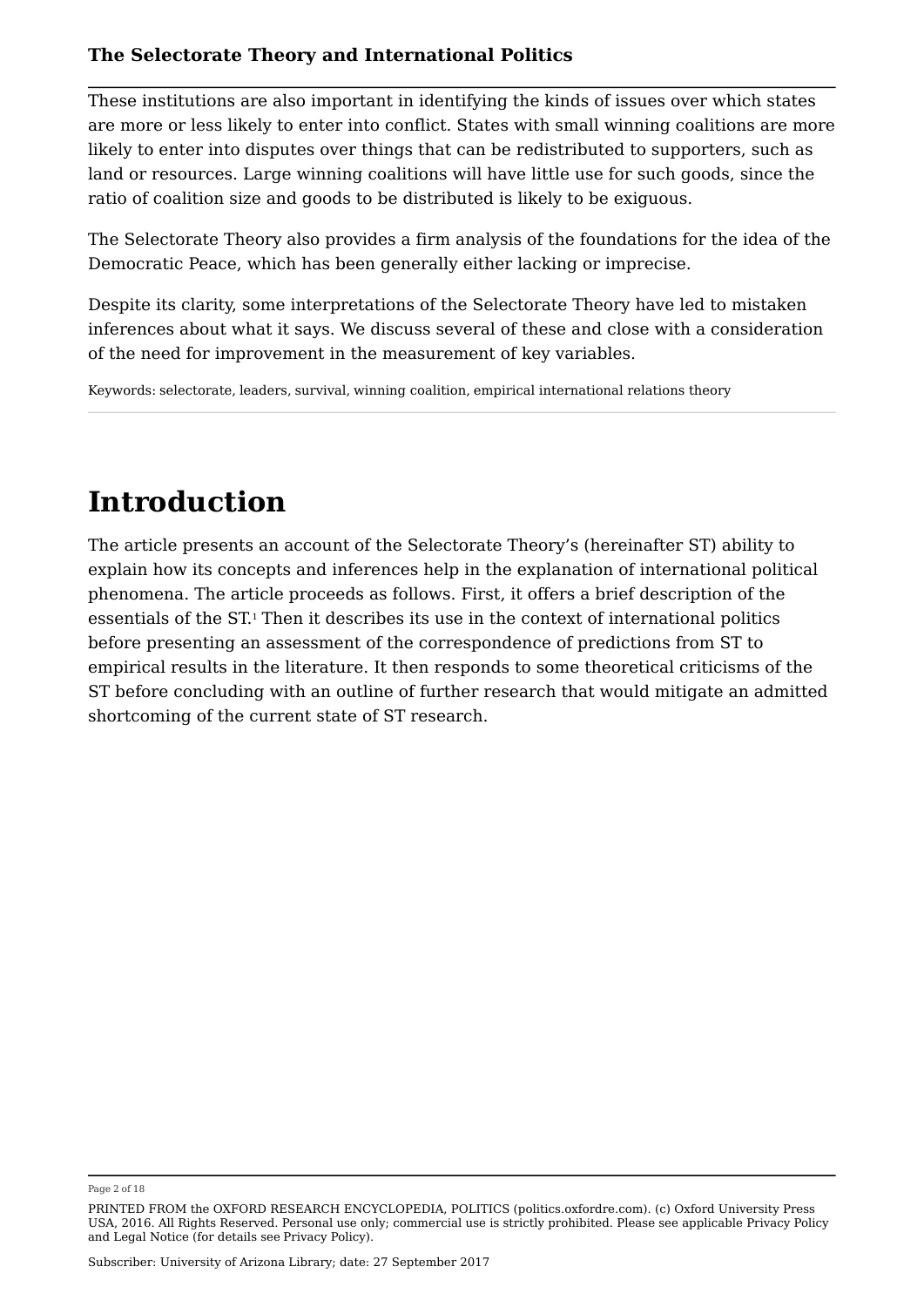### **The Selectorate Theory (Short Course)**

The Selectorate Theory, which was spelled out in greatest detail in *The Logic of Political Survival* (2003; herein after LPS), is built upon several assumptions. One significant part of political analysis explains how political actors, both groups and individuals, seek to obtain power, usually seen as office holding. The ST runs off the fundamental assumption that once political leaders have achieved office, they want to stay there and act to do so. In a sense, this is one of the recognized, but usually unarticulated, assumptions that motivate much of the analysis of the behavior of office holders. In order to gain office and stay there, leaders require the support of a group we term the winning coalition, which is drawn from a larger group, the selectorate, thus supplying the name for the theory. The latter consists of all those members of the polity who have the opportunity to select the leader: that is, the politically relevant portion of the population. If their choice wins, they become the winning coalition. This may seem an obvious general description of politics in democratic states, but the ST has several novel features that broaden its application to all states. First, the selectorate can be large, as in modern democratic states; or it can be small as in some monarchies (e.g., Saudi Arabia) and anywhere in the range of states between these two. Thus the types of political systems are not lumpy, but vary along two continua. Membership in it can be constitutionally defined, as in democracies; or it can be based on individual attributes, such as lineage (e.g., Saudi Arabia). It can be based on other factors as well, such as membership in a military organization, a tribal affiliation, or wealth, among others. It can even be limited to a group of religious leaders, such as the cardinals who vote on the selection of a pope. The important point is that all political systems have such a group. This group, of course, is not necessarily constant, but can change. For example, democracies have often enlarged the group of those who can participate in the selection of the leader through increasing the size of the electorate, but other changes can be more abrupt, such as when there is a sharp change in a political system through a coup, which raises the ratio of the winning coalition size to selectorate size either by shrinking the selectorate or expanding the coalition; revolution, in which previously excluded groups enter the polity as members of the selectorate; and, for some, as replacement members of the winning coalition.

In order to stay in power, political leaders rely on mixtures in the allocation of two types of goods. The first of these is public goods or policies from which no one in society can be excluded. These include, for instance, clean air, universal availability of public education, and national defense; these goods are public in that their distribution is intended to be widespread and inclusive. The second set of goods is private, and their distribution is targeted to individuals and groups in an exclusive manner in which the good is narrowly enjoyed. Such goods could include money, land, and opportunities for corruption, among others.

Page 3 of 18

PRINTED FROM the OXFORD RESEARCH ENCYCLOPEDIA, POLITICS (politics.oxfordre.com). (c) Oxford University Press USA, 2016. All Rights Reserved. Personal use only; commercial use is strictly prohibited. Please see applicable Privacy Policy and Legal Notice (for details see Privacy Policy).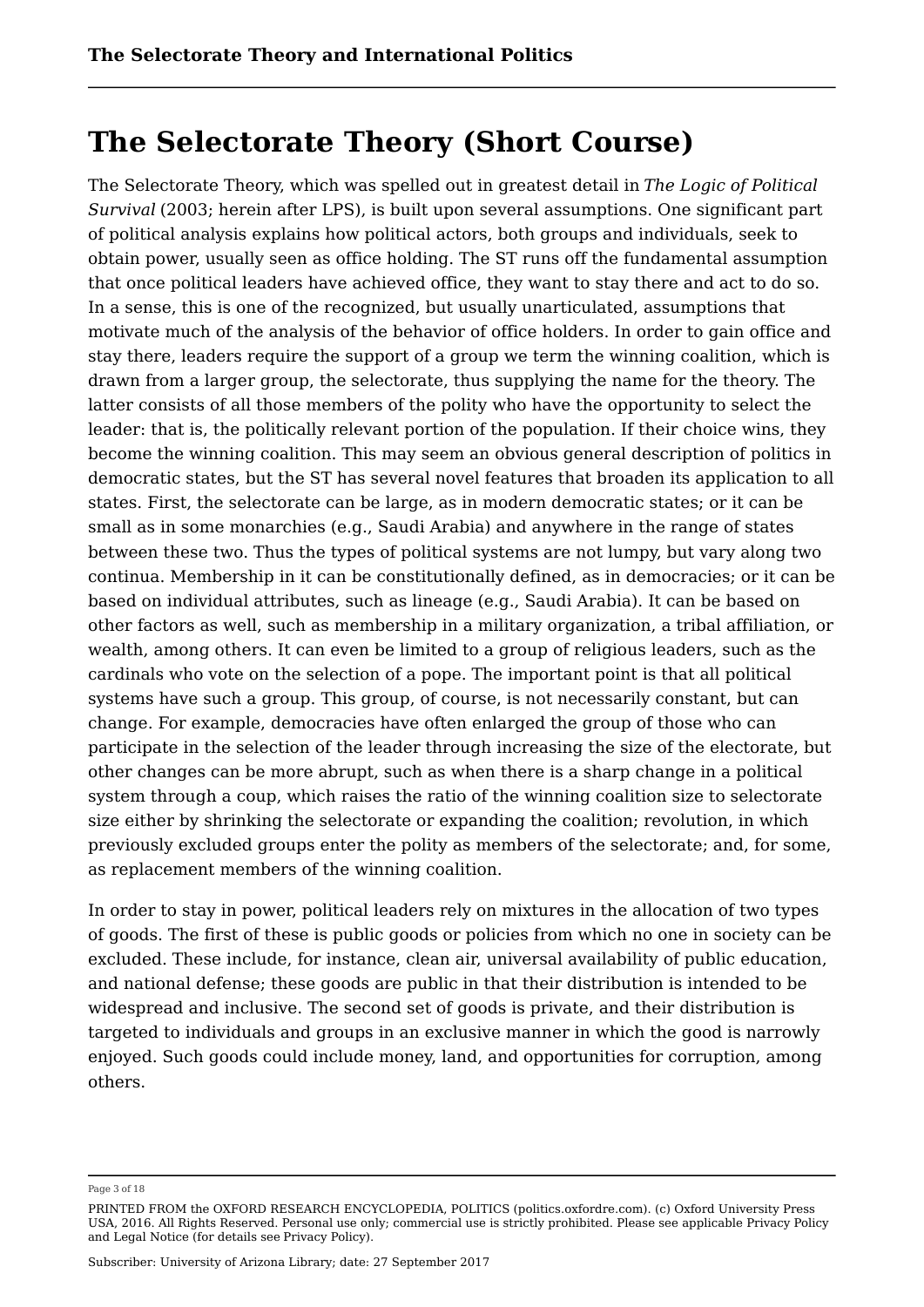No political system functions purely by allocating only one type of good or the other. All polities spend resources on a mixture of the two types of goods. That is, no regime can maintain itself solely on the allocation of private goods, although a few have come close. 2By the same token, governments that provide large amounts of public goods also manage to offer key supporters private goods in the form, for example, of patronage, tax advantages, and other focused public policies. In short, all regimes have mixed policies. The nature of the mix of these goods is determined by the size of the winning coalition while the total amount of revenue spent is determined by the size of both the winning coalition and selectorate. For the purposes of exposition we stylize these groups into three types: Both the selectorate and the winning coalition are large, both are small and the winning coalition is small, and the selectorate is large. These would *approximate* in some respects political systems that are democratic, a monarchy, or a junta and an authoritarian one-party state, respectively. We say approximate those types because the lumpiness of the types can obscure important variations. We may tend to think of democracies as political systems with large selectorates and large winning coalitions, and in some cases this is justified. However, there are democratic political systems in which the selectorate is relatively large, but the rules of selection often have resulted in small winning coalitions. Consider the United Kingdom and it its first-past-the-post electoral system in which a candidate for parliament need not win a majority in their constituency. In fact, no U.K. government has held office with a majority of the popular vote since 1945, and over that period it was not unusual for governments to be formed on the basis of vote percentages in the low 40s, with as little as 25 percent being theoretically possible. Minority governments are usually based on even smaller winning coalitions, and some of them may have winning coalitions as small as those in some autocratic states such as Franco's Spain or Mexico under the PRI.

The essential point is that the mix of goods the leader chooses to allocate will depend on which pattern of institutions obtains in the state. When the winning coalition and the selectorate are both large, leaders and their supporters can most efficiently maintain themselves in power through a mix of policies that will favor public goods; relying entirely, or even mostly, on private goods will not be effective since there are too many people and not enough goods. To be sure, when the winning coalition is large some individuals and groups will receive private goods in the form of coveted official positions through appointment or policies that favor their group, such as a protective tariff, but the overwhelming choice will be public policies intended to benefit all. When the winning coalition and selectorate are small, support for the leader can be maintained efficiently by a mix favoring the allocation of private goods, since there is little incentive to use public goods as doing so would reduce the resources available to continue the support of the winning coalition and provide a challenger with an opportunity to "buy off" one or more coalition members with larger private benefits. When the winning coalition is small and the selectorate is large, leaders are inclined, once again, to use private goods to maintain their support. It is worth noting that the ST anticipates that under this circumstance the allocation of the private goods to the supporting coalition will be minimal because its

Page 4 of 18

PRINTED FROM the OXFORD RESEARCH ENCYCLOPEDIA, POLITICS (politics.oxfordre.com). (c) Oxford University Press USA, 2016. All Rights Reserved. Personal use only; commercial use is strictly prohibited. Please see applicable Privacy Policy and Legal Notice (for details see Privacy Policy).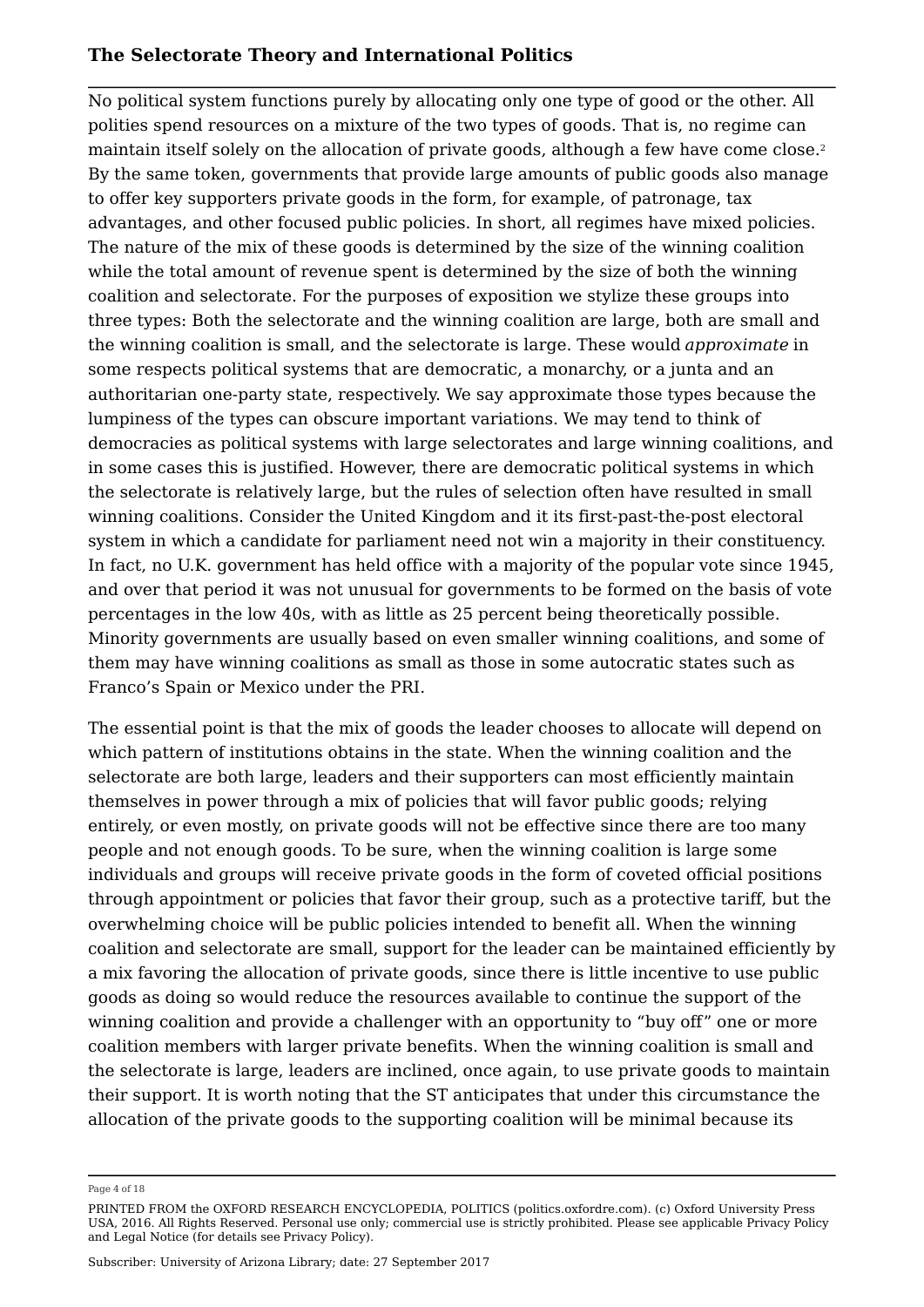members will be particularly loyal since defection would force them out of a small favored group into a large less-favored group with a low chance of regaining their former position.

But what is the relationship of the ST to the study of international relations? If the study of international relations is defined as what happens between states, then the contribution of the ST is that it explains how those events are conditioned by the distribution of political power and the allocation of resources among groups within the state. That distribution will circumscribe the range and type of policies a leader will have an incentive to pursue so as to remain in office, as we explain in the next section.

# **The ST and IR**

Over the last two decades there has been a significant turn inward in the study of international politics. Prior to this the study of international politics was dominated by the neorealist school that had as one of its fundamental premises that the state's form of internal political and economic organization is irrelevant to explaining the choices leaders must make in a system that is characterized by anarchy and an uneven distribution of power (Waltz, 1979). As part of his argument Waltz denigrated what he termed the "reductionist" elements internal to the state, such as its type of political or economic system. The main argument of neorealism was brought into serious question by the observation that while democratic states had disputes and conflicts with each other, the level of violence between them did not reach a sufficient magnitude to be termed a war. This fact, of course, was disputed by neorealists (Gowa, 1999; Spiro, 1994), but in repeated studies the overall generalization has been robustly sustained. Contrary to neorealism, it is evident that variation in the political institutions of the state makes a profound difference in the policies that states adopt. $^{\rm 3}$  Not only has this proven true regarding the use of force but also in explaining foreign aid giving and receiving; the credibility of threats to sanction; the incidence of coups and revolutions; the orientation toward free trade or protectionism; and a host of other topics in international relations.

But states do not act. People act, and in recognition of this the ST goes inside the state to examine the relationship of the interaction of a leader's desire to remain in power with the relative sizes of the selectorate and the winning coalition. Put simply, the distribution of those two institutions will induce leaders to choose those policies that are consistent with the interests of the winning coalition. The impact of those institutions can be seen in the ST's implications for the choice leaders make in the cases of serious conflict and war.

If leaders desire to stay in power, and if they realize that the policies they select will influence how long they remain, then they will choose their policies carefully. This simple rationale leads to the idea of selection effects, the primary assertion of which is that the conflicts and wars we see in history are not the product of a random process, but are

Page 5 of 18

PRINTED FROM the OXFORD RESEARCH ENCYCLOPEDIA, POLITICS (politics.oxfordre.com). (c) Oxford University Press USA, 2016. All Rights Reserved. Personal use only; commercial use is strictly prohibited. Please see applicable Privacy Policy and Legal Notice (for details see Privacy Policy).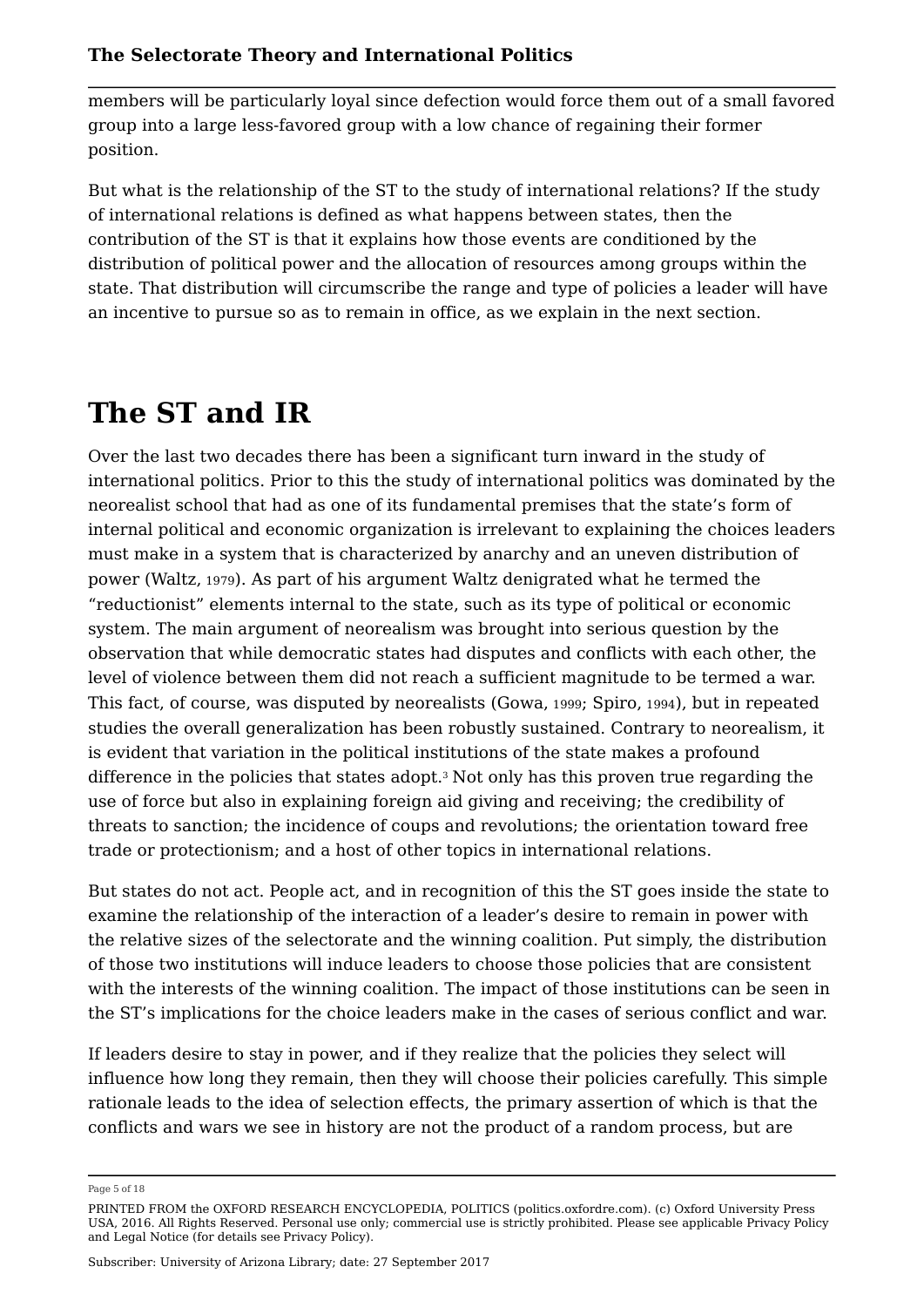those that were chosen to occur by the participants. Because of this, leaders will have an incentive to choose a mix of those policies that will be in accord with the interests of the members of the winning coalition. How is this manifested?

The ST argues that, compared to leaders who answer to a small number of supporters, those who answer to a large winning coalition require greater confidence in their prospects of victory to go to war; they make greater efforts to secure victory should they not prevail quickly; and they do not reduce their military allocations after war as rapidly. A large winning coalition pushes a leader to produce public goods such as success in foreign policy, while a leader with a small winning coalition can devote resources to private benefits for supporters to compensate for failures in foreign policy. These generalizations follow from the fact that, all else equal, the resources committed to private goods are necessarily spread more thinly as the winning coalition increases in size while the value of public goods to members of the winning coalition does not decrease as the winning coalition increases in size.

Leaders are assumed to maximize their prospects of retaining power and to leave as many resources over for their discretionary use as is compatible with keeping their coalition loyal. In this way, leaders minimize the risk that someone in their coalition will join a rival's coalition and that they will be removed from power. In wartime, as in peacetime, the theory indicates that leaders in large coalition polities (like many democracies, Lake & Baum, 2001) seek gains primarily in the form of public goods (such as policy concessions and compliance from vanquished states), while in small coalition systems (like many autocracies) leaders primarily pursue a variety of private, material goods, such as money, land, monopolies, and rents; in the extreme, this is a pattern often referred to as kleptocracy.

The ST's application to international relations is not limited to conflict and war, although both are key elements in what transpires between states, but, as we will discuss, has application to international trade (Milner & Kubota, 2005; Wruuck, 2013), environmental policy (Bernauer & Koubi, 2013), international treaties and norms (Morrow, Bueno de Mesquita, Siverson, & Smith, 2016), foreign aid (Bueno de Mesquita & Smith, 2009) and other aspects of foreign policy.

It is worth noting that although neorealism has been undermined, there is nothing in the ST that says that power is not important. In fact, it is the case that states must maintain their power as best they can because a failure to do so exposes the state to the predations of others, a situation that would endanger the winning coalition whether it is small or large. After all, it is through state power that leaders are able to produce the benefits they need to provide. Consider the following dilemma leaders may face that would be mitigated, or not, by the capabilities of the state.

The leader … who adopts policies that reduce the security of the state does so at the risk of affording his or her political opponents the opportunity of weakening the leaders grasp on power. Put differently, a leader's search for the security of

Page 6 of 18

PRINTED FROM the OXFORD RESEARCH ENCYCLOPEDIA, POLITICS (politics.oxfordre.com). (c) Oxford University Press USA, 2016. All Rights Reserved. Personal use only; commercial use is strictly prohibited. Please see applicable Privacy Policy and Legal Notice (for details see Privacy Policy).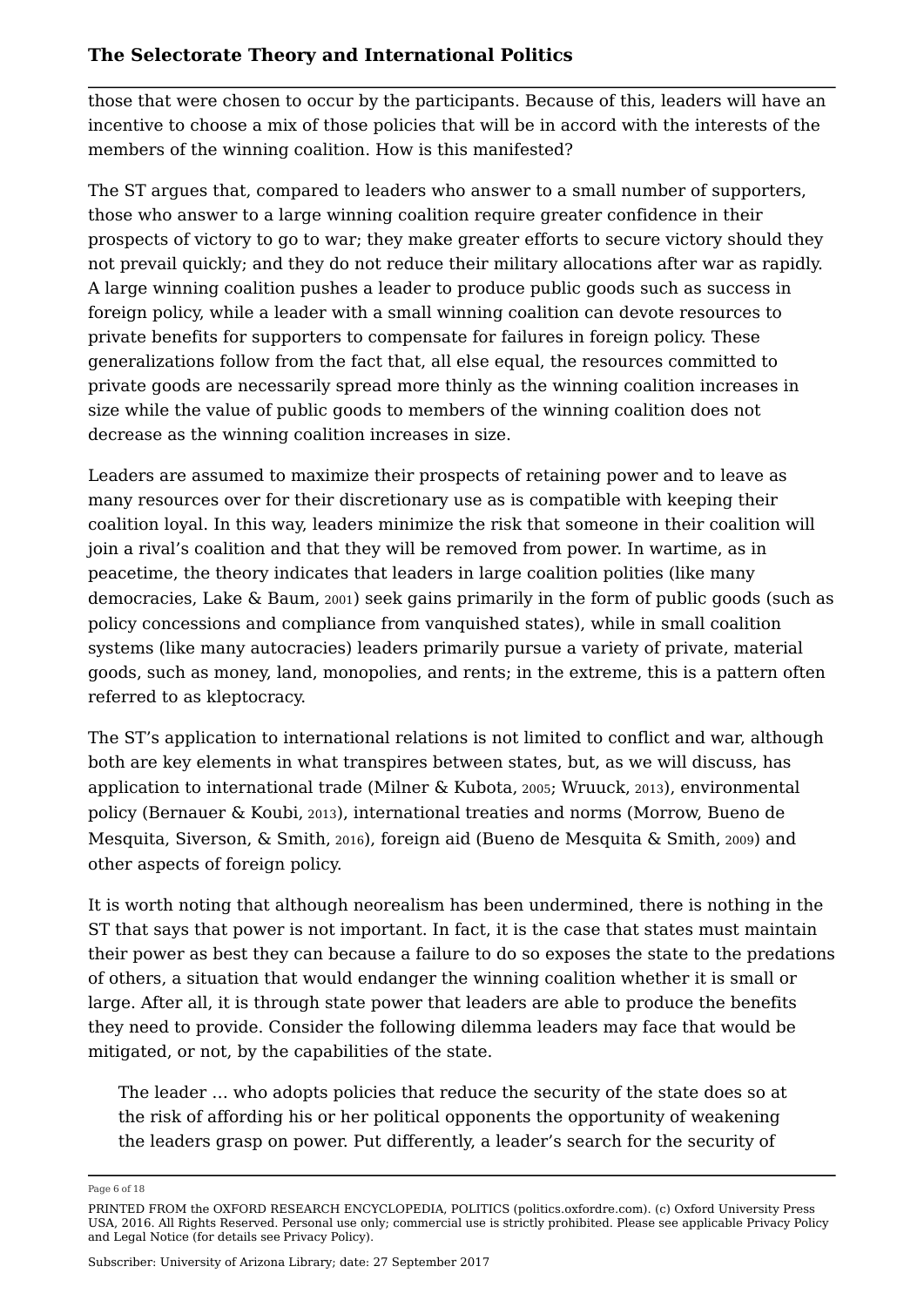the state intertwines with the search for policies that will maintain the leader in power against domestic opposition. The desire to remain in power thus provides the linchpin between the threat and uncertainties of the international system and the inevitable imperatives of fending off the domestic opposition.

(Bueno de Mesquita & Siverson, <sup>1995</sup>, p. 853)

Page 7 of 18

PRINTED FROM the OXFORD RESEARCH ENCYCLOPEDIA, POLITICS (politics.oxfordre.com). (c) Oxford University Press USA, 2016. All Rights Reserved. Personal use only; commercial use is strictly prohibited. Please see applicable Privacy Policy and Legal Notice (for details see Privacy Policy).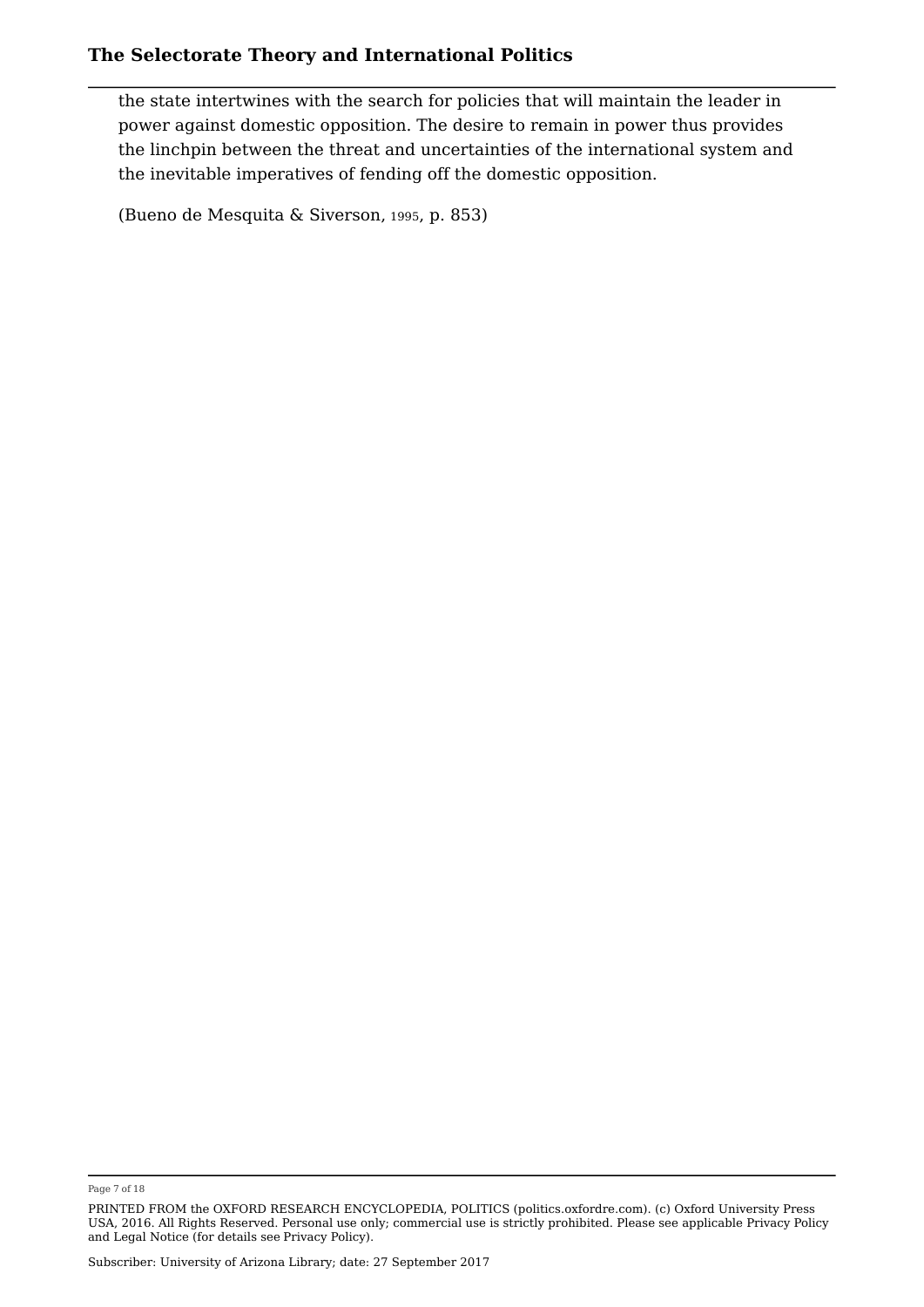## **The Empirical Assessment of the ST**

In this section we will discuss the correspondence between the ST and data. The assessment of any scientific theory rests in large part on whether the predictions generated from the theory match the results of empirical research.

One of the advantages of the ST is its ability to generate hypotheses about how leaders will behave under specified circumstances. It does so with greater rigor than is found in most of what passes for theory in the study of international politics, by which we mean loose verbal arguments. The ST, on the other hand, offers the possibility of directly inferring hypotheses from assumptions and then testing them against data. Sometimes the hypotheses have a familiar place in the literature, which broadens the domain of the theory, but it is more impressive and a stricter test when the theory can be used to generate novel hypotheses that are not found in the literature and then to test these using well-established data. One of the first empirical papers relying on the ST did exactly that.

Drawing upon the logic of the ST, Bueno de Mesquita, Morrow, Siverson, & Smith (2004) generated five hypotheses about the behavior of states in international wars that are unrelated to any then extant hypotheses. While a full account of all the hypotheses is too lengthy for this venue, a discussion of the first gives an idea about the novelty of what they reveal. Bueno de Mesquita and colleagues hypothesize, "At the end of a war, larger coalitions demobilize … more slowly than smaller coalitions" (p. 375). On the face of it, this would appear to be inconsistent with what a reasonable person might expect; after all, large coalitions might be expected to yield to the wishes of those who want soldiers home. In actuality, the data analysis of the pattern of military spending after the war ends is consistent with the hypothesis. Why is this so? The logic of the argument, put briefly, is that when wars are fought to attain policy objectives, as is the case with large winning coalition states, in contrast to, say, land, it is necessary to devote additional resources to assuring that the conquered state implements the policies the victor wants.

The ST also provides a theoretical explanation for the democratic peace that had been lacking. In Ballots and Bullets (1999) Gowa casts a skeptical eye on the existence of the democratic peace. While the data analysis presented there is flawed (Siverson, <sup>2000</sup>), a telling question is raised about the lack of any theory of the micro-foundations for the democratic peace. This was not an ungenerous assessment up to the time it was observed. However, at about the same time. Bueno de Mesquita and colleagues (1999) proposed an institutional explanation for the democratic peace that relied entirely on the logic of the ST. They reasoned that when democratic leaders are faced with the prospect of war they devote more resources to the war than autocrats. This is so because leaders in large states with large winning coalitions must produce successful policy to stay in power while autocrats can rely on sharing private goods to buttress their position if they lose. A consequence of this is that democratic states are uninviting targets. In addition,

Page 8 of 18

PRINTED FROM the OXFORD RESEARCH ENCYCLOPEDIA, POLITICS (politics.oxfordre.com). (c) Oxford University Press USA, 2016. All Rights Reserved. Personal use only; commercial use is strictly prohibited. Please see applicable Privacy Policy and Legal Notice (for details see Privacy Policy).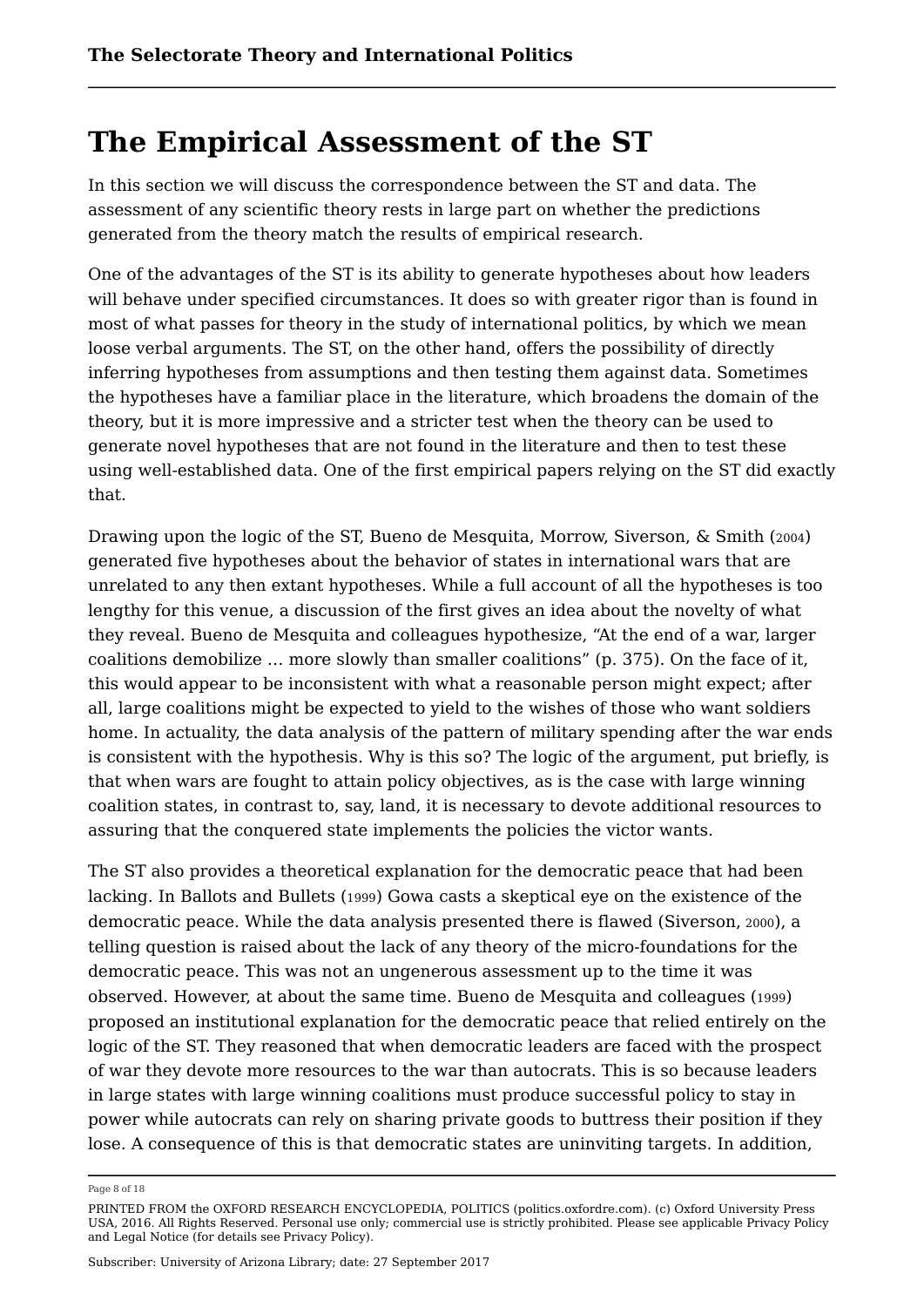because a democratic leader needs success to remain in office, they choose their targets with a view that failure raises the chances of losing office. Autocrats, on the other hand, do not need a large advantage, because, again, they can use private goods to reward their supporters if their outcome is a loss. Because of the interrelationship of the democratic bias toward careful choice and the allocation of resources, democratic states rarely become involved in failed, lethal disputes.

This dynamic casts interesting light on the normative explanation of the democratic peace advanced by Maoz and Russett (1993), who argue that when a serious dispute takes place between two democratic states, the normal deliberative processes in each state delay mobilization and allow diplomats more time to find solutions. However, given the dynamic described in the previous paragraph, democratic leaders ought to have significant incentives to settle disputes quickly, since escalation is likely to be costly and may produce a damaging outcome for the leader. In fact, in a test of the ST's ability to capture the expected selection effects, a study of the time from the onset of a dispute to its end, as given in the MID data set, democratic dyads settle their disputes significantly faster than other types of dyads (Bueno de Mesquita et al., <sup>2004</sup>).

Neorealism is focused on states having only one interest; they seek to increase their security so as to survive in an anarchic world. Without gainsaying that power is important, it is also true that states have other interests. Neorealism is silent on these, but the ST is not. First presented in Chapter 9 of LPS, Morrow and colleagues (2006) elaborate the material presented there to draw out several hypotheses about the kinds of issues that will involve states of various types into international disputes. Leaders of states with small winning coalitions have incentives to pursue issues of conflict that involve territory since land can provide private goods in the form of a variety of resources. On the other hand, leaders of states with large winning coalitions and selectorates have no incentive to pursue conflict over territory since the private goods that the territory would convey offer little of value. These leaders will be motivated to pursue issues that involve the political policies of other states. This inclination has a significant entailment. If they defeat a state in a conflict, how does the victor ensure that the vanquished conforms to the victor's policy preferences? The answer to this is to pursue the war to remove the other state's leader and winning coalition and replace them with more pliant actors. Using a more nuanced data set than that originally reported in LPS, the results show that the larger the winning coalition, the less interest the leader has in territorial expansion and the more likely the leader will seek removal of the enemy leader as a solution to the commitment problem. In addition, the selection institutions of the opponent also influence a state's war aims. The relative capabilities of the two states interact with their selection institutions. While, in general, states with large winning coalitions will not seek territory, they are more likely to seek the acquisition of territory when they are weaker than their opponent, since that would tend to reduce the imbalance in resources between them. Such states are also likely to try to overthrow the

Page 9 of 18

PRINTED FROM the OXFORD RESEARCH ENCYCLOPEDIA, POLITICS (politics.oxfordre.com). (c) Oxford University Press USA, 2016. All Rights Reserved. Personal use only; commercial use is strictly prohibited. Please see applicable Privacy Policy and Legal Notice (for details see Privacy Policy).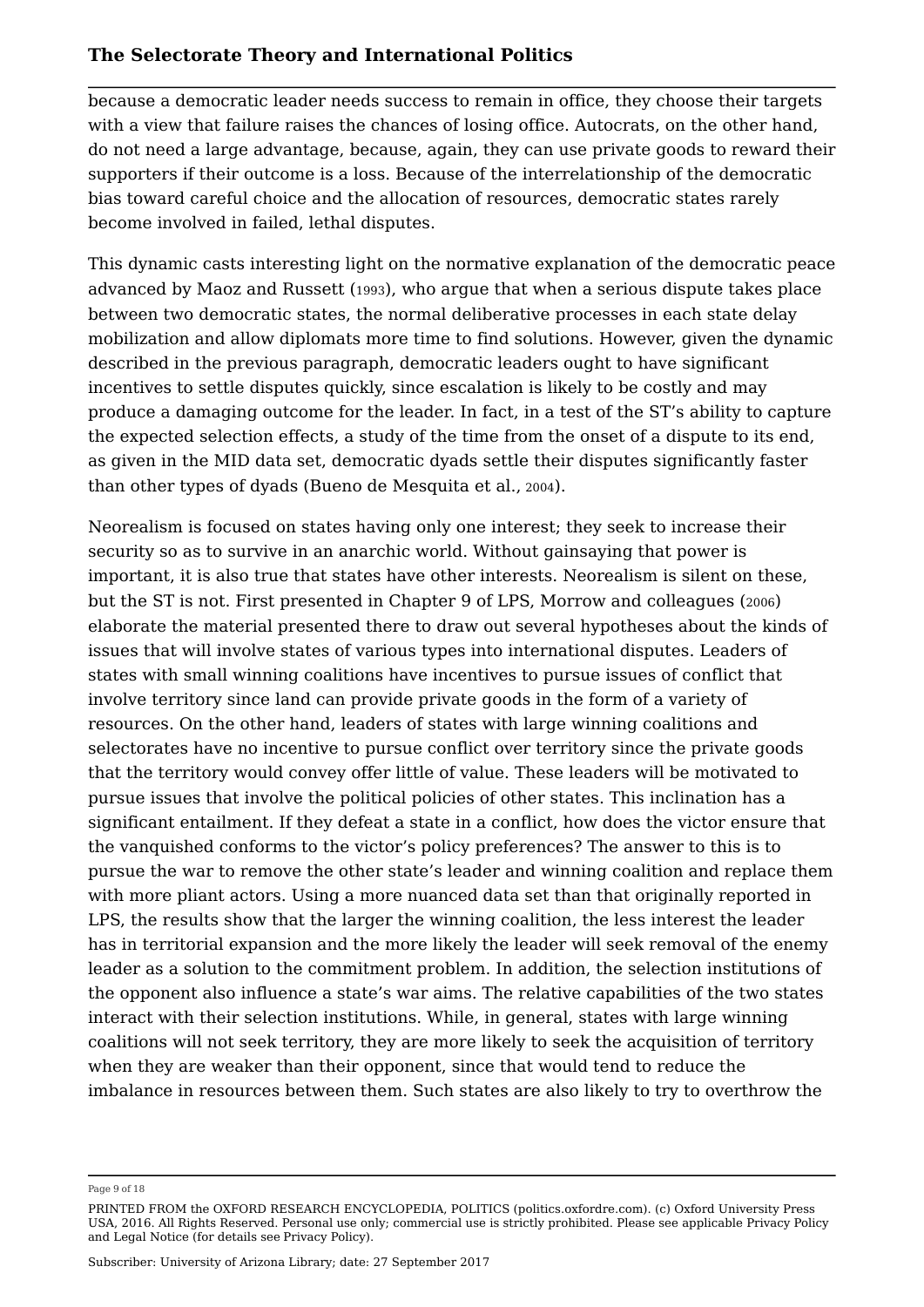enemy leader when they are stronger than the enemy state because the costs of deposition are relatively low.

### **Critiques of ST**

The ST has not been without its critics. Sharp criticism has been directed at the overall conception of the theory, and at least one critique has argued that the measurement of the winning coalition is just a crude measure of democracy. Although neither of these is focused on international politics, because they are directed at the heart of the theory and its empirical support, they warrant discussion. At least one criticism is directed at alleged shortcomings in the robustness of the ST to explain the conflict behavior of autocratic states. We begin by considering the more general criticisms.

Gallagher and Hanson (2015) examine the literature regarding Selectorate Theory, especially in the context of authoritarian regimes. They conclude that the theory is flawed on three dimensions. They believe that because authoritarian regimes lack formal institutions for leader transitions, that therefore the theory cannot explain politics in such settings. Further they contend that the theory fails to adequately address those who are not enfranchised. Finally, they are critical of the measures of coalition and selectorate size.

They are not the first to highlight weaknesses in the measures of winning coalition and selectorate size. Indeed, Bueno de Mesquita, Smith, Siverson, & Morrow (2003) emphasize that the measures are crude and that they and others should look for ways to improve measurement. Although Gallagher and Hanson (2015) seem to believe that such efforts have not been made, this is incorrect. For instance Bueno de Mesquita and colleagues completed an application of ST at the district level in Tanzania at the request of the World Bank, and Bueno de Mesquita and Smith (2015A) published an updated version of that study in which coalition size was measured in terms of the district-level vote support for the second largest party in each parliamentary district with results sufficiently informative that the World Bank presented them to the Tanzanian government. Measuring winning coalition size as the second-place vote in each parliamentary district in Tanzania, they found that public goods provision (e.g., distance to a health clinic) was substantially higher in large coalition districts than in small. Conversely, private goods allocation (e.g., marketable maize vouchers) rose sharply as the size of the winning coalition shrank. This helped the World Bank better understand why their aid programs in Tanzania did not meet their performance goals. Bueno de Mesquita and colleagues also undertook a pilot study in which they used an expert survey instrument to more precisely measure coalition and selectorate size. Lacking funds to pay experts to fill out the survey for all regimes, they mounted an online expert survey but without compensation; only a few country experts were willing to put in the time to complete the survey. While a full

Page 10 of 18

PRINTED FROM the OXFORD RESEARCH ENCYCLOPEDIA, POLITICS (politics.oxfordre.com). (c) Oxford University Press USA, 2016. All Rights Reserved. Personal use only; commercial use is strictly prohibited. Please see applicable Privacy Policy and Legal Notice (for details see Privacy Policy).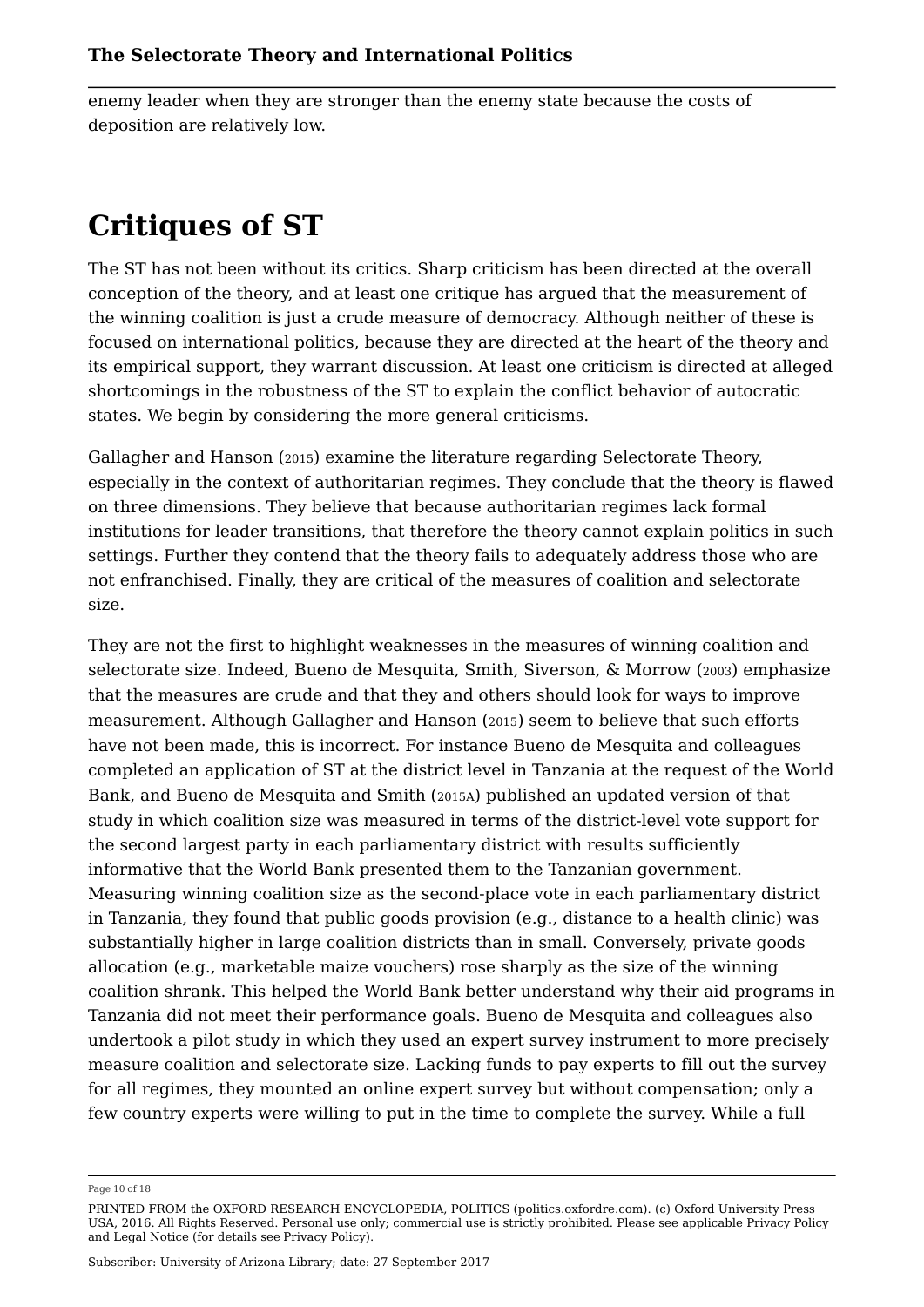data set was not developed, the proof-of-concept has been well established for 10 or 15 countries and for 50 or so years. We return to this topic next.

Their other critiques reflect a poor understanding of the logic of Selectorate Theory. For instance, in defense of their claims about the inadequacy of the theory to explain authoritarian transitions, they cite Svolik's (2012) finding that two-thirds of non-democratic leaders lose office by non-constitutional means such as coups and revolts as if this evidence is inconsistent with Selectorate Theory expectations. Yet, the theory has been used to explain mass uprisings, coups, purges, democratization, and oppression as vehicles of leader survival or transition (Bueno de Mesquita et al., <sup>2003</sup>; Bueno de Mesquita & Smith, <sup>2009</sup>, <sup>2010</sup>, 2015B) with substantial empirical as well as logical success in authoritarian settings. They also cite evidence that within the range of coalition size short of democracy, the theory does not explain variation in leader tenure. Here the authors show a failure to understand the central equilibrium logic of the theory although Chapter 7 of LPS is dedicated to explaining why the theory should not be expected to explain variance in leader survival, but rather variance in what they do to survive. Although a more recent modification of the formal theory (2015b) allows leaders to lose office even in the absence of uncertainty, the LPS version does not, because that was not the theory's central concern. As Chapter 7 highlights, if all leaders made the same policy and private goods choices, then the theory would show great differences in survival contingent on the content of those choices. But, since the theory assumes leaders are survival oriented, in equilibrium they make the resource allocation choices that maximize their survival given their institutional constraints: that is, the size of the winning coalition and selectorate. Hence, in equilibrium, as the coalition on which they depend gets smaller and the selectorate gets larger, they need to spend less to sustain coalition loyalty (opening the door to kleptocracy or civic-minded pursuits) and what they spend on the coalition heavily emphasizes private goods; when the coalition is large, then to survive as long as possible (in the absence of errors or shocks), they emphasize public goods and as the ratio of winning coalition to selectorate increases, they spend more, leaving less for their discretionary use, to survive. So, in equilibrium, leaders do what maximizes their survival. Therefore, the theory (absent uncertainty or shocks) is focused on the actions taken to survive and not survival time per se as thoroughly explained in Chapter 7 of LPS.

Questioning the role that democracy plays in the statistical analysis in LPS, Clarke and Stone (2008) present an extensive reanalysis of a substantial part of the empirical data analysis that supports the ST. Their basic argument is simple: In the statistical analyses present in LPS, democracy is used as a control variable to estimate the effects of the winning coalition and selectorate that are separate from democracy. The specification of this set of estimates is at question, since, as Clarke and Stone argue, the residualization of democracy "exaggerates the importance of their variables of interest by increasing the size of the estimated coefficients and decreasing the estimated standard errors" (p. 387). They contend the results reported in LPS are thus artefactual.

Page 11 of 18

PRINTED FROM the OXFORD RESEARCH ENCYCLOPEDIA, POLITICS (politics.oxfordre.com). (c) Oxford University Press USA, 2016. All Rights Reserved. Personal use only; commercial use is strictly prohibited. Please see applicable Privacy Policy and Legal Notice (for details see Privacy Policy).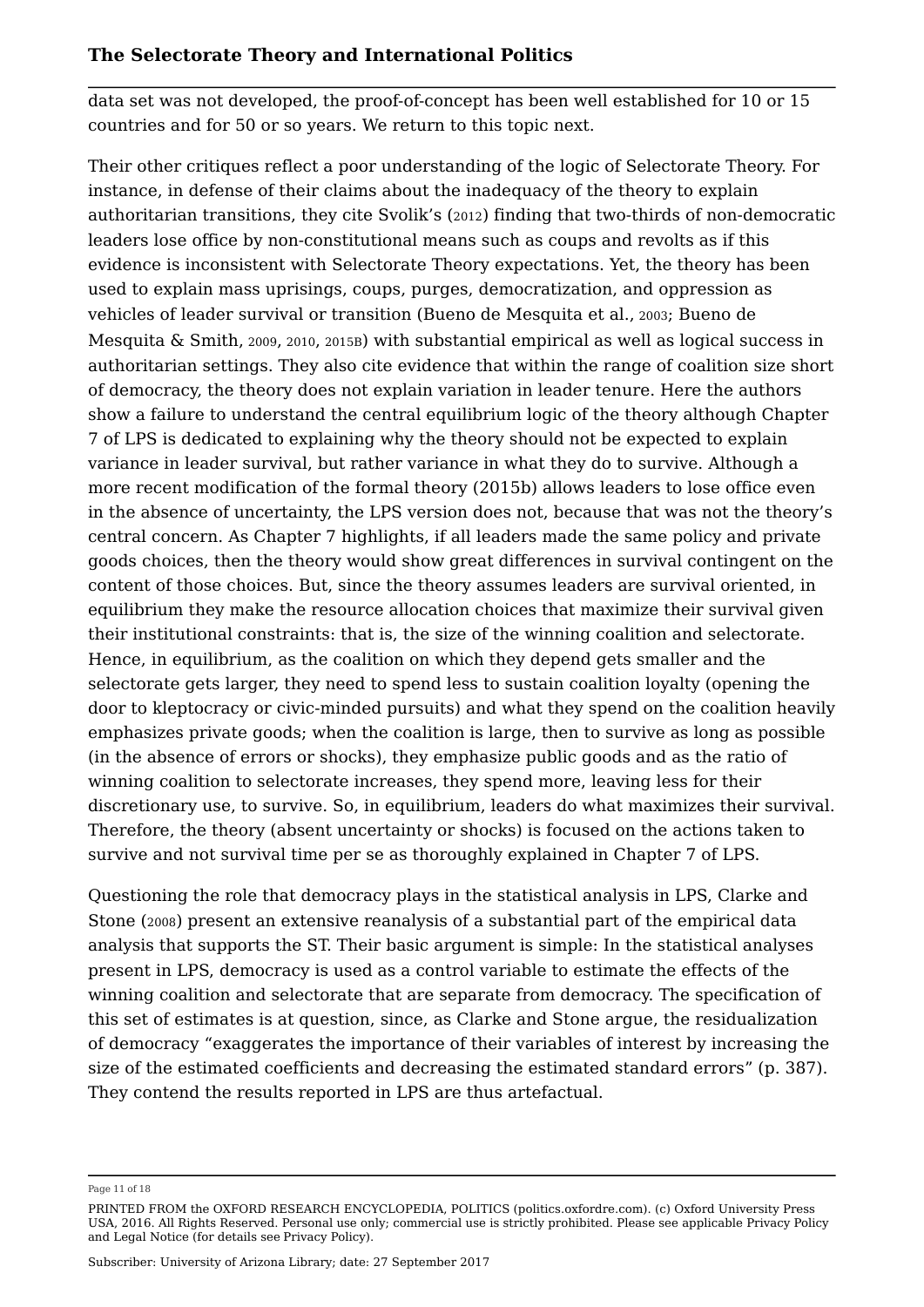Morrow, Buena de Mesquita, Siverson, and Smith (2008) engage this argument by first admitting that Clarke and Stone are correct and, second, by offering a reanalysis of the models in question in a manner that removes the identified problem. The details of their approach are given in their response to Clarke and Stone (p. 396), but their reported results are exceptionally strong across all the analyses they report, with the size of the winning coalition being substantially important in the models. Their analyses, for example, lead to the conclusion that "the effects of W remain both in the theoretically predicted direction and strong when we control for elements of democracy … outside our theory." They also note, "The elements of democracy outside our theory do not predict the provision of public goods and private benefits as consistently or as well as the size of the winning coalition does" (p. 397).

The final critique we consider is focused on the subject of international conflict. In an exploration of the conflict proclivities of authoritarian regimes, Weeks (2014) offers three reasons why the ST does not offer a coherent account for why leaders in a system with a small winning coalition will be more inclined than other types of states to enter conflict, a key prediction of the ST. The first of these objections asserts that in some political systems the loyalty principal, described above, will not operate because member of the winning coalition may have independent power bases that make them less vulnerable to removal and hence less loyal; they may be in a position to sanction the leader, as opposed to simply falling in line. However, members of the winning coalition who represent a bloc of individuals presumably use their position to provide benefits to that bloc, and exclusion from the winning coalition would end that and likely erode their own basis of support. Weeks (2014) offers examples of where the loyalty principal did not work and leaders fell from power. The case of Nikita Khrushchev is given by Weeks (2014) as an example of a failure of the loyalty to restrain other members of the winning coalition. This is an accurate description of the event, but there is nothing in the ST to suggest that loyalty is blind to the ambitions of the other members of the winning coalition who may have their own designs on gaining leadership. Can we imagine a small winning coalition whose members lack political ambition? Weeks's position is based on a simple misconstruction of the ST. It is completely incorrect to assert that when the winning coalition is small and the selectorate is large, "members of the winning coalition have strong incentives to stay loyal to the leader *regardless* of his or her performance in providing public goods such as national security" (p. 7, emphasis added). First, under the institutional arrangements described, the winning coalition will have an interest in receiving private goods. National security will rise to be a dominant issue only when the welfare of the winning coalition is in doubt. Under such a circumstance there is nothing in the ST that would prevent the winning coalition from deposing the leader and making (or trying to make) a deal with those threatening the nation, much as when the Italian Fascist Grand Council dumped Mussolini and made arrangements with the Allies (Ikle, 1971).4 This is not unique. In 1964, when Guatemala was invaded by a U.S.- backed force, the Guatemalan army simply stopped fighting, then deposed the president and installed in his place the army commander, who tried unsuccessfully to make a deal with the invading force that would allow him to remain in office. Once a leader is shown to be vulnerable, the winning

Page 12 of 18

PRINTED FROM the OXFORD RESEARCH ENCYCLOPEDIA, POLITICS (politics.oxfordre.com). (c) Oxford University Press USA, 2016. All Rights Reserved. Personal use only; commercial use is strictly prohibited. Please see applicable Privacy Policy and Legal Notice (for details see Privacy Policy).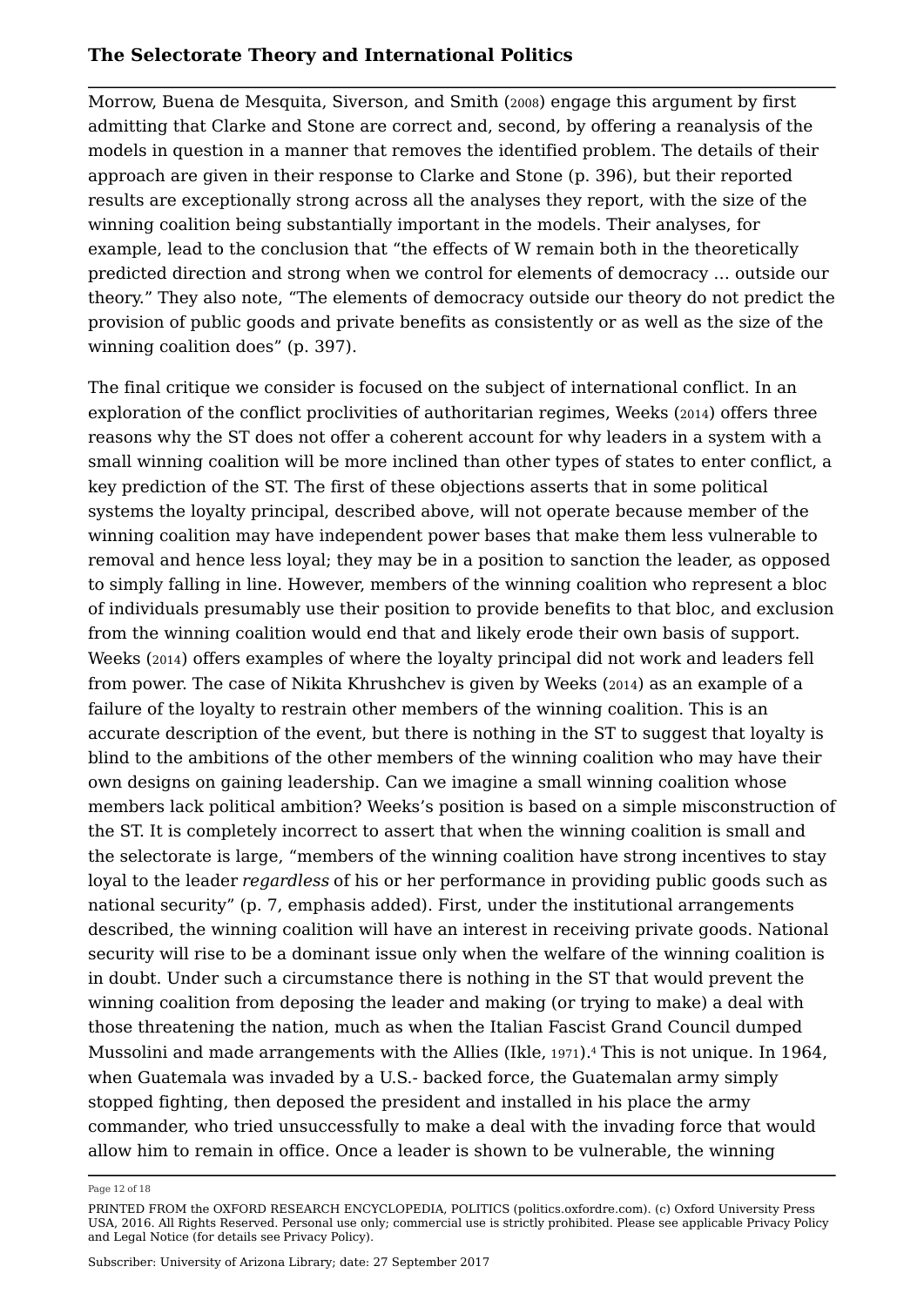coalition may have little motivation in remaining loyal. Indeed, Bueno de Mesquita and Smith (2015B) have demonstrated the precise political conditions under which coalition members will remain loyal, will launch a coup, or will sit on their hands, allowing a revolution to succeed.

Moreover, if a leader fails to provide the necessary private goods, there is nothing in the ST saying that members of the winning coalition will not choose another leader. If the circumstances described by Weeks were obtained, no autocratic leader would leave office except by death. While some do leave office in that manner, many more are deposed, often by those close to them who seek a realignment in the distribution of private goods. Following a successful coup, for example, military budgets tend to increase (Leon, <sup>2014</sup>)

A second argument offered by Weeks is that the ST is based on the assumption that "conditional on coalition size all actors perceive the world in the same way" (p. 8). If so, this assumption then neglects the uncertainty of foreign policy decisions. The text offers a footnote referring the reader to page 75 of LPS, where there is the assertion that the members of the winning coalition are assumed to be identical except in their affinities. The remainder of the paragraph in LPS containing that statement makes it clear that the members of the polity are assumed to be identical to avoid discussion of particular characteristics of individual political leaders and generate an abstract model covering the broad aspects of how political systems run. Of course, people in political life differ. Simplifying assumptions are necessarily used to gain generality. Still, LPS (p. 64 and pp. 473–474) touches on group or bloc interests as creating a mechanism to alter goods allocation and a means by which small coalition regimes might nominally appear to rely on a large coalition. Recent research, in fact, expands on the construction of the winning coalition to allow for special interest groups in a bloc voting environment in which goods are aimed at those groups both under conditions in which the group benefits are rival and when they are non-rival (Smith, Bueno de Mesquita, & LaGatta, 2017).

Finally, Weeks offers the assertion that the ST simply assumes a conflict exists between states and "does not explain how such disputes develop but rather how domestic institutions affect the decision to use force to settle disputes once they have arisen" (p. 8). To be sure, the ST, like many other theories of conflict, does not explain when a conflict will take place between two states, but as shown, it has quite a bit to say about what kinds of issues will motivate conflict over territory or policy and how domestic institutions influence the maintenance of international norms.

There are, however, two shortcomings of the ST in LPS. First, the data used to construct the two key concepts of the winning coalition and the selectorate are less strong than they should be, as the authors readily admit (Morrow et al., <sup>2008</sup>) As they stand, they are built on several aspects of the Polity database that are used to measure the extent to which states are autocratic or democratic; both of these are concepts that are distinct from those in the ST. Why is this so? The answer is quite simple: Given available resources (namely, nil), it was the only practical way to proceed at the time the measures were needed. The choice could have been made to present only the theory and leave the

Page 13 of 18

PRINTED FROM the OXFORD RESEARCH ENCYCLOPEDIA, POLITICS (politics.oxfordre.com). (c) Oxford University Press USA, 2016. All Rights Reserved. Personal use only; commercial use is strictly prohibited. Please see applicable Privacy Policy and Legal Notice (for details see Privacy Policy).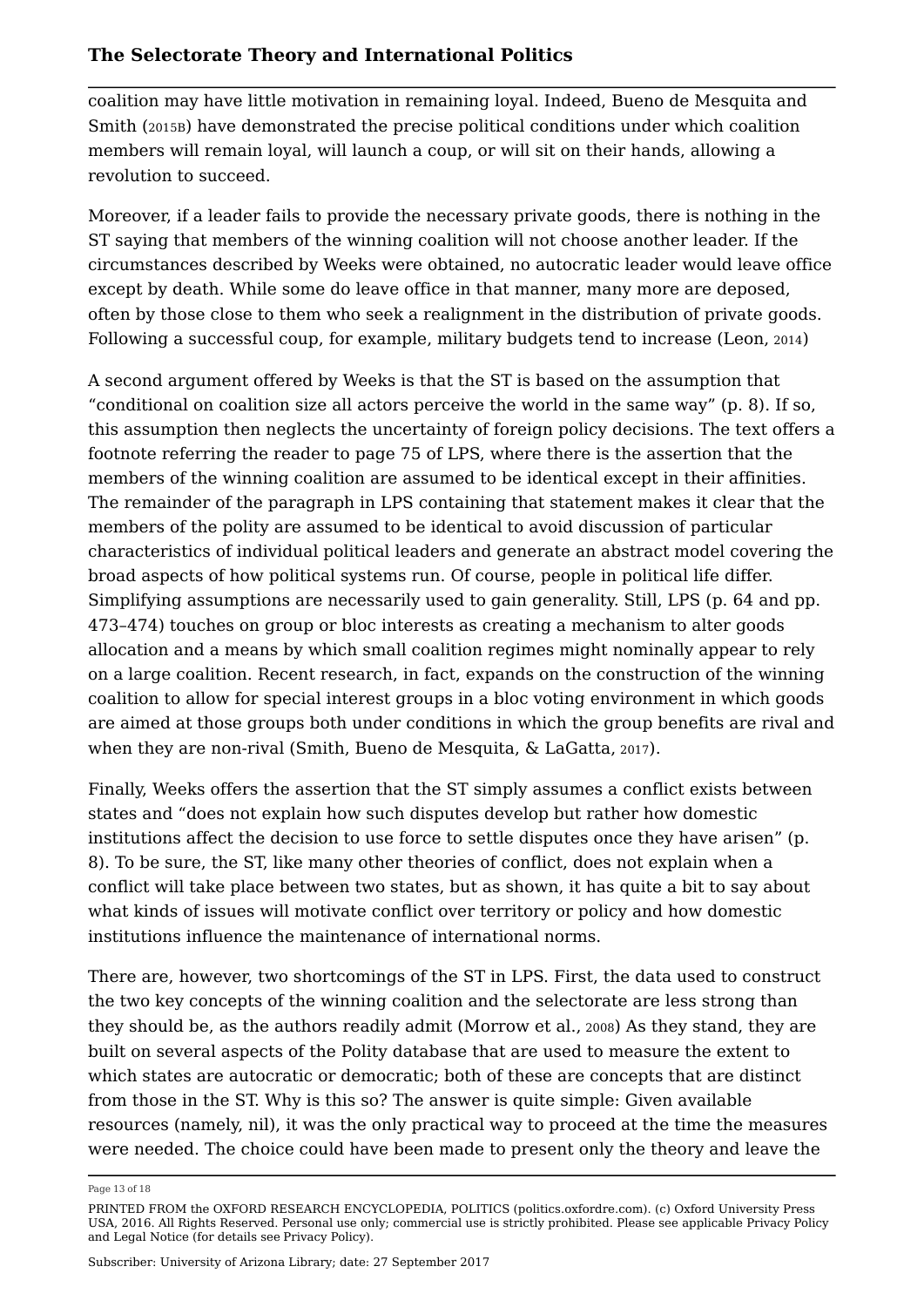problem of testing the hypotheses until later. But besides its logical consistency, confidence in a theory must ultimately be assessed by its correspondence to data, and we believed it was better to present the tests with data that was plausible, if not perfect. Given the crudeness of the data, it is testimony to the power of the theory that the empirical results have been so strong. Nonetheless, more can be done to sharpen these measures, a topic we will discuss shortly.

Second, we also need to acknowledge that while the ST is a very abstract theory, this virtue cuts two ways. Its strength is to be found in its ability to be applied to any political system and its public policy components, but its generality also means that the effects of institutional variation across political systems is obscured or at least blurred.

## **The Future of the Selectorate Theory**

While there has been a significant amount of work inspired by or drawn from the ST, there are areas where more work is needed. The self-criticism at the end of the prior segment points to a glaring shortcoming on the ST. There are ways to overcome this, but they hinge importantly on the length of time period the data might cover. The longer the period, the more arduous the job and the greater the uncertainty about the accuracy of the measures, unless there is a willingness to accept 0, 1 distinctions, in which case it might not be a gain over current measures. If we suppose that data are to be used to test hypotheses, rather than to describe something, then a data set beginning in, say, 1945 or 1950 would provide a large amount of information. How might the data be gathered?

First, with sufficient resources, an effort could be mounted to create measures of the selectorate and winning coalition in a manner similar to what has been done with the polity data that has been remarkably successful in sustaining itself. While this idea may be attractive, the length of time it has taken to collect, refine, check, and report the data has been decades.

A second alternative might be faster and less expansive. Following the lead of Minhas, Ulfelder, and Ward (2015) and his associates it is possible to scrape data from the Internet that would provide measures of the selectorate and the winning coalition. They proceeded by drawing upon several recognized political system categorizations to provide them with agreed-upon typologies of political system types. Using these as ground truth, they examined news stories about those states, found modal terms, and then used those terms to identify governments with similar profiles. The difficulty with this is the lack of a ground truth estimate of the selectorate and the winning coalition. A way out of this is to draw a sample of state years and code them for the sizes of their winning coalition and the selectorate and then use those values as ground truth for the web scraping of the relevant content. Alternatively, data from the expert panel noted above, although limited, could also be used to estimate ground truth and thus enable analysis.

Page 14 of 18

PRINTED FROM the OXFORD RESEARCH ENCYCLOPEDIA, POLITICS (politics.oxfordre.com). (c) Oxford University Press USA, 2016. All Rights Reserved. Personal use only; commercial use is strictly prohibited. Please see applicable Privacy Policy and Legal Notice (for details see Privacy Policy).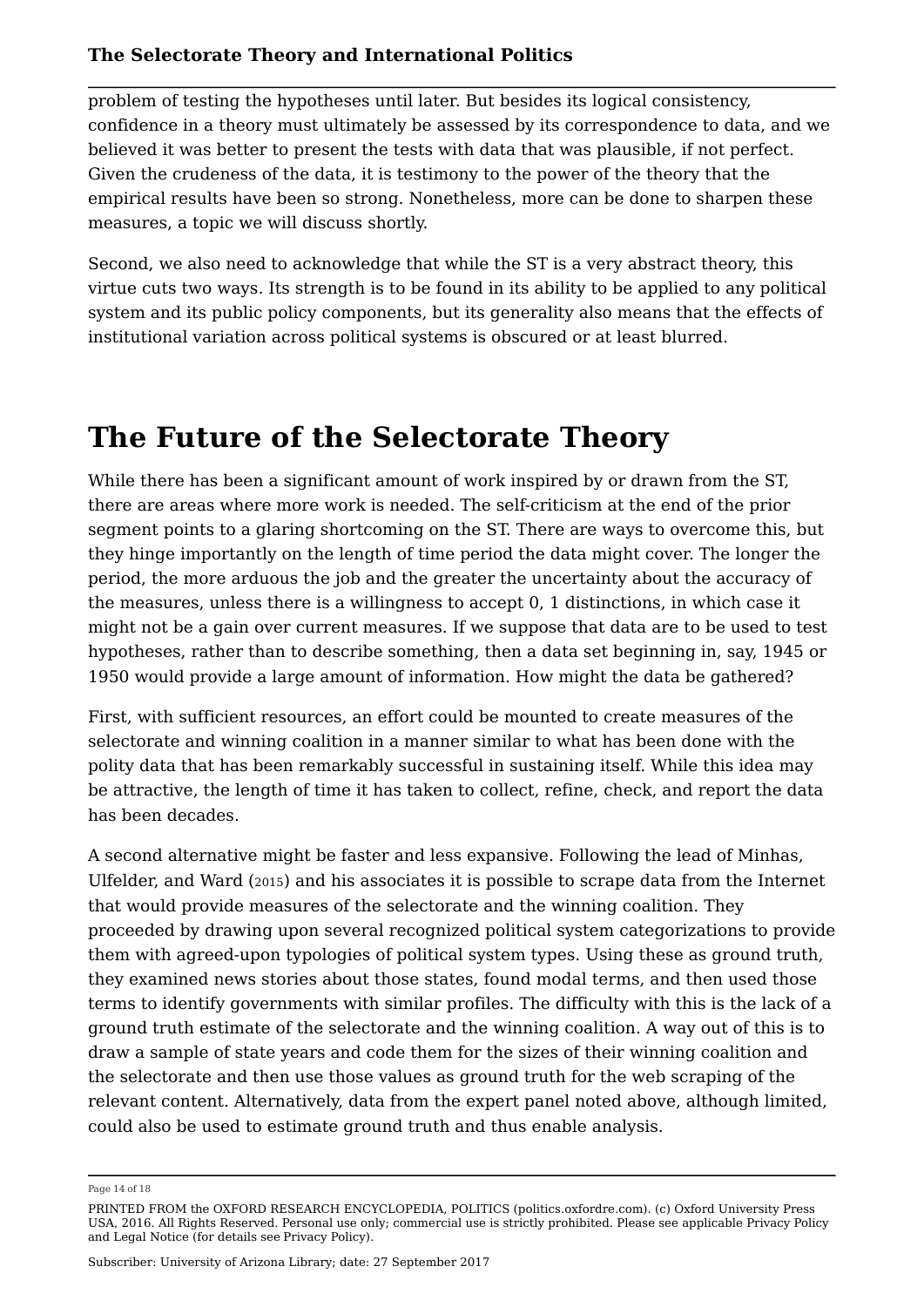In the meantime, it should be noted that in recent research (Morrow et al., <sup>2016</sup>) on international norms, the values of the winning coalition have been estimated in an improved, more nuanced way, and we continue to experiment with the rigorous development of estimates of coalition size and selectorate size.

### **References**

Bernauer, T., & Koubi, V. (2013). Are bigger governments better providers of public goods? Evidence from air pollution. *Public Choice*, *156*(3–4), 503–609.

Bueno de Mesquita, B., Koch, M. T., & Siverson, R. M. (2004). Democratic dyads and dispute duration: An empirical assessment of an institutional explanation of the democratic peace. *Conflict Management and Peace Science*, *21*(Winter), 255–268.

Bueno de Mesquita, B., Morrow, J. D., Siverson, R. M., & Smith, A. (1999). An institutional explanation for the democratic peace. *American Political Science Review*, *93*(December), 791–808.

Bueno de Mesquita, B., Morrow, J. D., Siverson, R. M., & Smith, A. (2004). Testing hypotheses about political institutions and war fighting. *World Politics*, *56*(April), 363– 388.

Bueno de Mesquita, B., & Smith, A. (2009). Political survival and endogenous institutional change. *Comparative Political Studies*, *42*(2), 167–197.

Bueno de Mesquita, B., & Smith, A. (2010). Leader survival, revolutions and the nature of government finance. *American Journal of Political Science*, *54*(4), 936–950.

Bueno de Mesquita, B., & Smith, A. (2015a). Tanzania's economic and political performance: A district-level test of selectorate theory. In S. Wolf (Ed.), *Politics in South Asia* (pp. 31–48). Heidelberg, Germany: Springer Verlag.

Bueno de Mesquita, B., & Smith, A. (2015b). Political succession: A model of coups, revolution, purges and everyday politics. *Journal of Conflict Resolution*, *61*(4) (September), 1–37.

Bueno de Mesquita, B., Smith, A., Siverson, R. M., & Morrow, J. D. (2002). Political institutions, policy choice and the survival of leaders. *British Journal of Political Science*, *32*(4), 559–590.

Bueno de Mesquita, B., Smith, A., Siverson, R. M., & Morrow, J. D. (2003). *The logic of political survival*. Cambridge, MA: MIT Press.

Clarke, K. A., & Stone, R. (2008). Democracy and the logic of political survival. *American Political Science Review*, *102*(August), 387–392.

Page 15 of 18

Subscriber: University of Arizona Library; date: 27 September 2017

PRINTED FROM the OXFORD RESEARCH ENCYCLOPEDIA, POLITICS (politics.oxfordre.com). (c) Oxford University Press USA, 2016. All Rights Reserved. Personal use only; commercial use is strictly prohibited. Please see applicable Privacy Policy and Legal Notice (for details see Privacy Policy).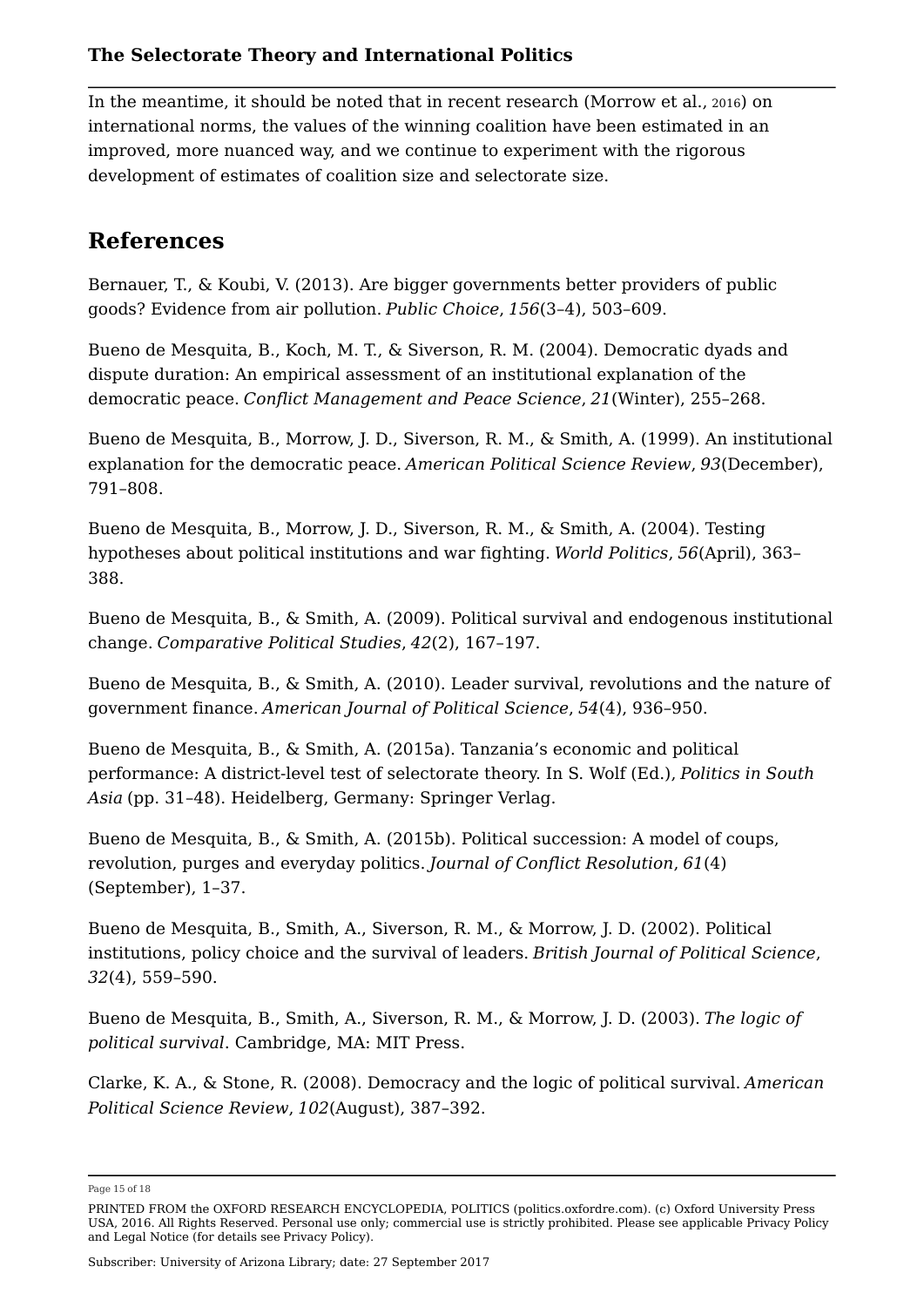Finer, S. E. (1990). *The history of government from the earliest times*. New York: Oxford University Press.

Gallagher, M. E., & Hanson, J. K. (2015). Power tool or dull blade? Selectorate theory for autocracies. *Annual Review of Political Science*, *18*, 367–385.

Gowa, J. (1999). *Ballots and bullets: The elusive democratic peace*. Princeton.

Ikle, F. C. (1971). *Every war must end*. New York: Columbia University Press.

Lake, D. A. (1992). Powerful pacifists: Democratic states and war. *American Political Science Review*, *86*(March), 24–37.

Lake, D. A., & Baum, M. A. (2001). The invisible hand of democracy: Political control and the provision of public service. *Comparative Political Studies*, *34*(6), 587–621.

Leon, G. (2014). Loyalty for sale: Military spending and coups d'etat. *Public Choice*, *159*, 363–383.

Maoz, Z., & Russett, B. M. (1993). Normative and structural causes of democratic peace. *American Political Science Review*, *87*(September), 624–638.

Milner, H. V., & Kubota, K. (2005). Why the move to free trade? Democracy and trade policy in the developing countries. *International Organization*, *59*(1), 107–143.

Minhas, S., Ulfelder, J., & Ward, M. D. (2015). Mining tests to efficiently generate global data on political regime type. *Research and Politics*, *2*(3)(July), 1–8.

Morrow, J. D., Bueno de Mesquita, B., Siverson, R. M., & Smith, A. (2008). Separating the effects of W from the other elements of democracy. *American Political Science Review*, *102*(August), 393–400.

Morrow, J. D., Bueno de Mesquita, B., Siverson, R. M., & Smith, A. (2006). Selection institutions and war aims. *The Economics of Governance*, *7*(January), 31–52.

Morrow, J. D., Bueno de Mesquita, B., Siverson, R. M., & Smith, A. (2016). The domestic foundations of international norms: Non-intervention versus territorial integrity. Manuscript submitted for publication.

Siverson, R. M. (2000). Review of *Ballot and bullets*. *International History Review*, *22*(September), 744–746.

Siverson, R. M. (1995). Democracies and war participation: In defense of institutional constraints. *European Journal of International Relations*, *1*(December), 481–490.

Smith, A., Bueno de Mesquita, B., & LaGatta, T. (2017). Group incentives and rational voting. *Journal of Theoretical Politics*, *29*(2), 299–326.

Subscriber: University of Arizona Library; date: 27 September 2017

Page 16 of 18

PRINTED FROM the OXFORD RESEARCH ENCYCLOPEDIA, POLITICS (politics.oxfordre.com). (c) Oxford University Press USA, 2016. All Rights Reserved. Personal use only; commercial use is strictly prohibited. Please see applicable Privacy Policy and Legal Notice (for details see Privacy Policy).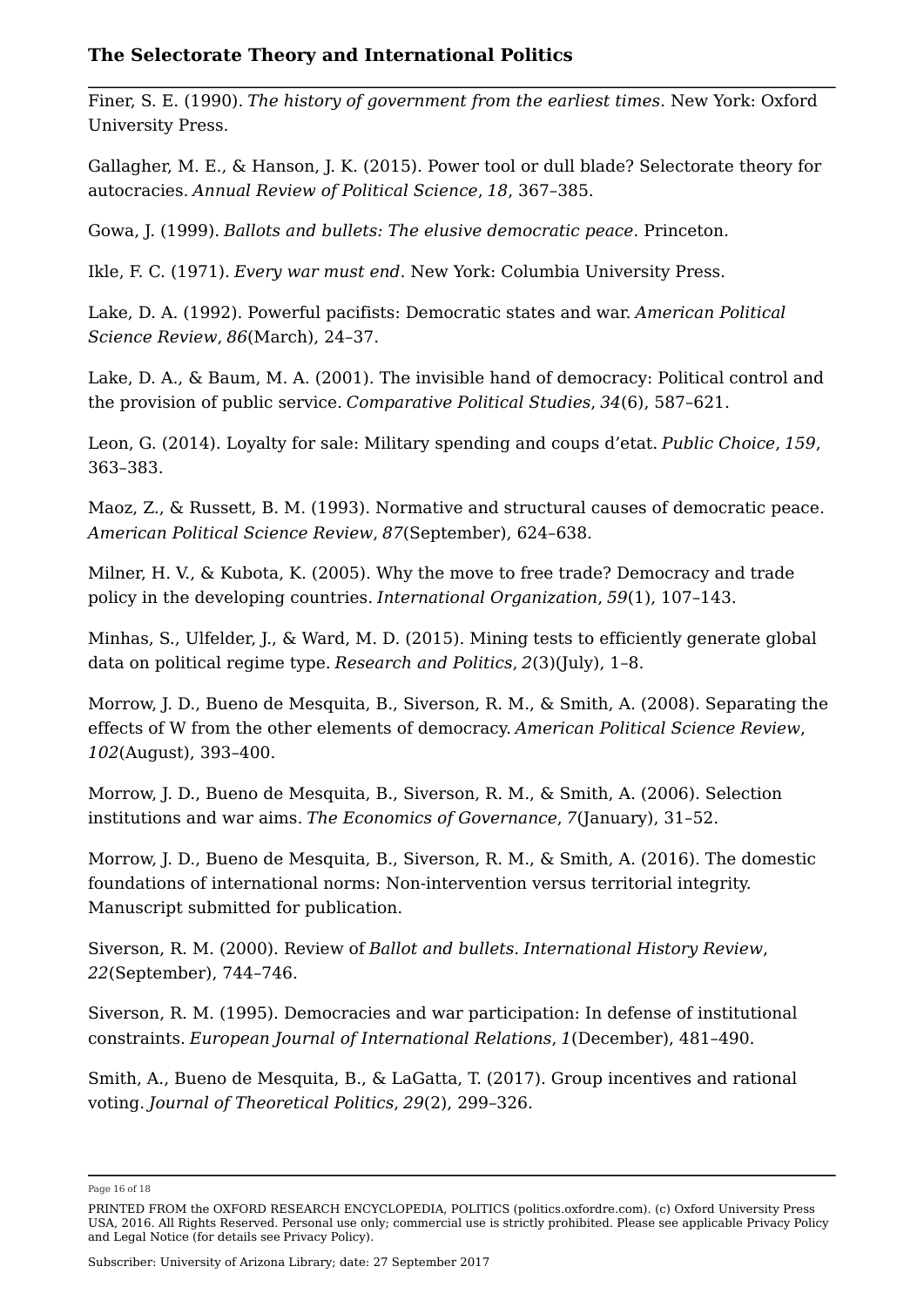Spiro, D. (1994). The insignificance of the democratic peace. *International Security*, *19*, 50–86.

Svolik, M. (2012). *The politics of authoritarian rule*. Cambridge, U.K.: Cambridge University Press.

Waltz, K. (1979). *The theory of international politics*. Menlo Park, CA: Addison-Wesley.

Weeks, J. (2014). *Dictators at War and Peace*. Ithaca, NY: Cornell University Press.

Wruuck, P. (2013). *The political economy of anti-dumping*. Heidelberg, Germany: Springer Verlag.

### **Notes:**

(1.) The Selectorate Theory is really a misnomer, since the size of the winning coalition might be argued to be more important. Terming it the W/S Theory would be more accurate, but clumsy.

(2.) For example, Finer (1990) asserts that by his calculations the Caliphate in the period 918–919 had central government revenues of 15.5 million dinars and expenditures of 10.5 million on the caliph's personal household.

(3.) The exceptionalism of democratic states is not limited to the Democratic Peace but to other characteristics as well, such as in comparison to autocracies, their tendency to win wars (Lake, 1992), to suffer few battle deaths in wars they initiate (Siverson, 1995), and to settle their disputes more quickly (Bueno de Mesquita et al., 2004).

(4.) The July 20th plot on Hitler's life was also motivated by a hope of forming a government that could make a separate peace with the Allies.

#### **Randolph M. Siverson**

Professor Emeritus, Department of Political Science, University of California, Davis

#### **Bruce Bueno de Mesquita**

Department of Politics, New York University

Page 17 of 18

PRINTED FROM the OXFORD RESEARCH ENCYCLOPEDIA, POLITICS (politics.oxfordre.com). (c) Oxford University Press USA, 2016. All Rights Reserved. Personal use only; commercial use is strictly prohibited. Please see applicable Privacy Policy and Legal Notice (for details see Privacy Policy).